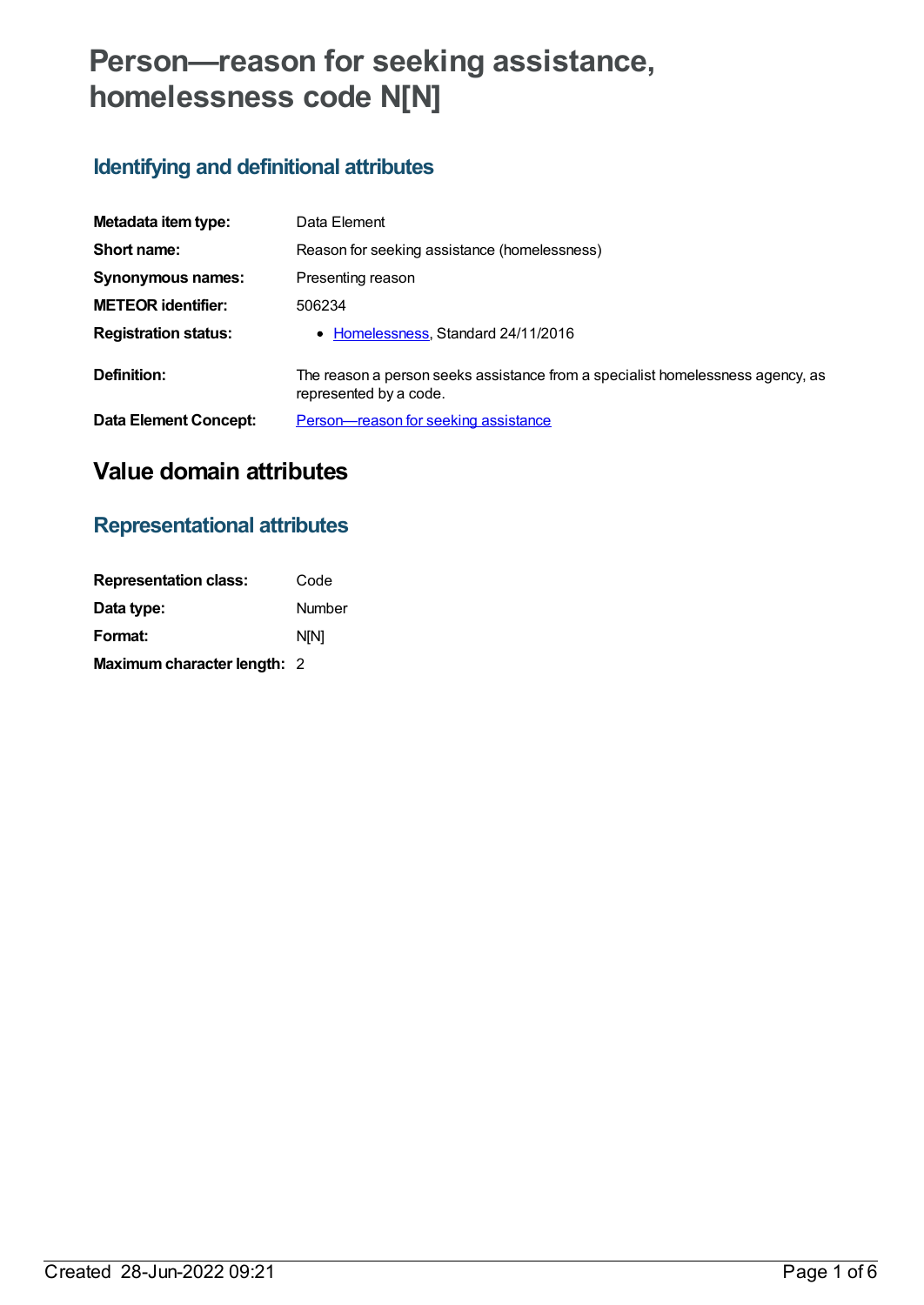### **Value Meaning**

- 1 Financial difficulties
- 2 Housing affordability stress
- 3 Housing crisis (e.g. eviction)
- 4 Inadequate or inappropriate dwelling conditions
- 5 Previous accommodation ended
- 6 Time out from family/other situation
- 7 Relationship/family breakdown
- 8 Sexual abuse
- 9 Domestic and family violence
- 10 Non-family violence
- 11 Mental health issues
- 12 Medical issues
- 13 Problematic drug or substance use
- 14 Problematic alcohol use
- 15 Employment difficulties
- 16 Unemployment
- 17 Problematic gambling
- 18 Transition from custodial arrangements
- 19 Transition from foster care and child safety residential placements
- 20 Transition from other care arrangements
- 21 Discrimination including racial discrimination
- 22 Itinerant
- 23 Unable to return home due to environmental reasons
- 24 Disengagement with school or other education and training
- 25 Lack of family and/or community support
- 26 Other

| <b>Supplementary values:</b> |                      |  |
|------------------------------|----------------------|--|
|                              | <b>Value Meaning</b> |  |

99 Not stated/inadequately described

## **Collection and usage attributes**

**Guide for use:** CODE 1 Financial difficulties

Financial difficulties is selected if the person sought assistance because the person had insufficient money to pay for accommodation, food, bills or other essentials; if the person has adequate financial resources but has difficulties managing these resources; or if the person doesn't have the financial resources to meet rental commitments.

CODE 2 Housing affordability stress

Housing affordability stress is selected if the person sought assistance as a result of the current rent on the leased property being too high, or they are having difficulty meeting mortgage repayments, creating stress with general living expenses.

CODE 3 Housing crisis (e.g. eviction)

Housing crisis is selected if the person was formally evicted from his/her previous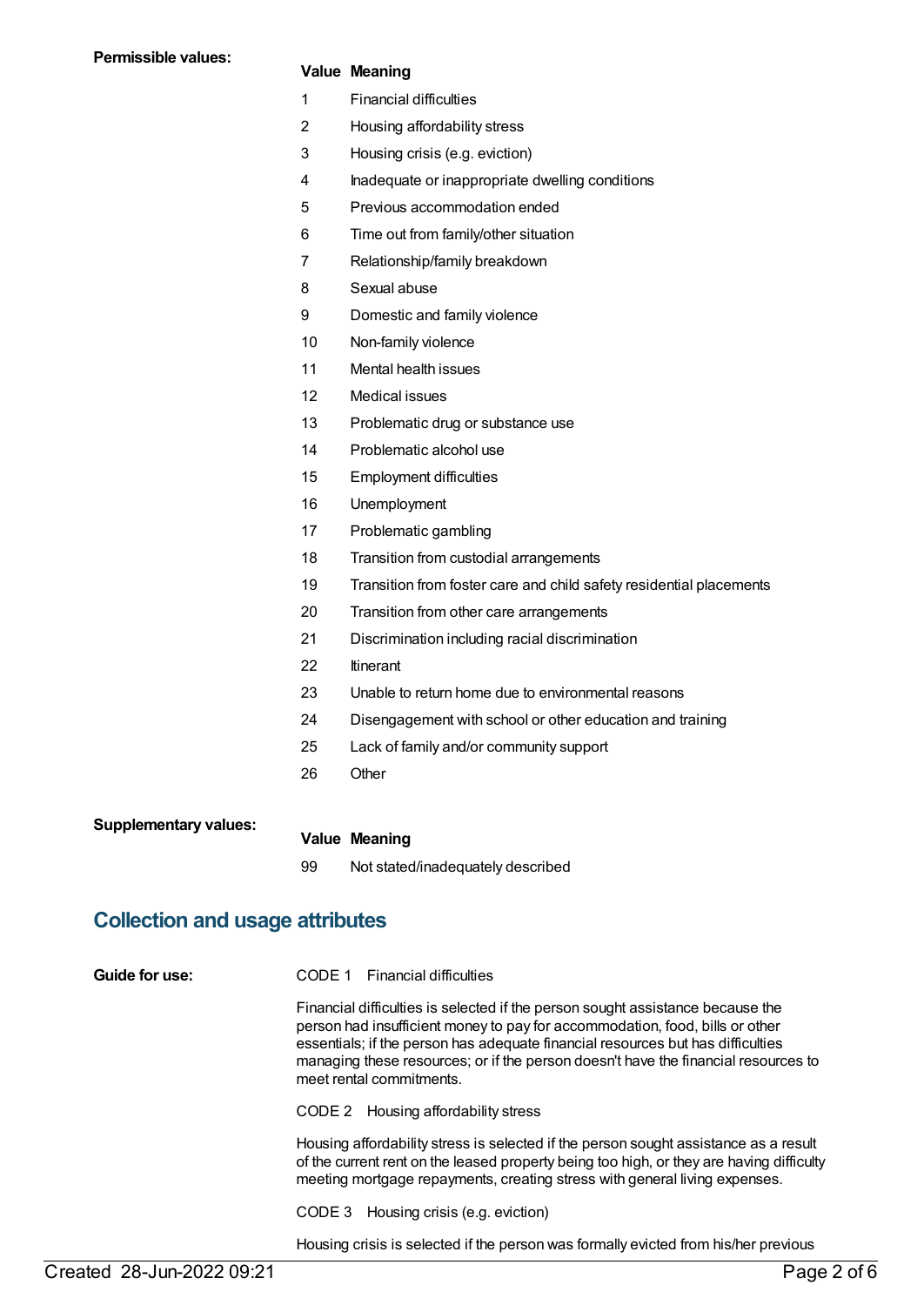accommodation arrangement (for example, by a landlord or public housing official) or if the person was asked to leave their previous accommodation (for example, if the person was asked to leave by flatmates).

CODE 4 Inadequate or inappropriate dwelling conditions

Inadequate or inappropriate dwelling conditions is selected if the person sought assistance as a result of household stress from overcrowded, unsuitable or unsafe dwelling conditions.

CODE 5 Previous accommodation ended

Previous accommodation ended is selected if the person's previous accommodation was no longer available (for example the breakup of a group home or rental property being sold by the owner).

CODE 6 Time out from family/other situation

Time out from family/other situation is selected if the person needed some time away from his/her family or if the person needed some time away from non-related individuals.

CODE 7 Relationship/family breakdown

Relationship/family breakdown is selected if the person sought assistance because of the dissolution of a spouse/partner relationship or other family relationship.

CODE 8 Sexual abuse

Sexual abuse is selected if the person sought assistance as a result of sexual abuse inflicted on the client by a family member or non-related individual.

CODE 9 Domestic and family violence

Domestic and family violence is selected if the person sought assistance as a result of physical or emotional abuse inflicted on the person by a family member.

CODE 10 Non-family violence

Non-family violence is selected if the person sought assistance as a result of physical or emotional abuse inflicted on the client by a non-related individual; or if the person was homeless or sought assistance as a result of violence or a threat of violence inflicted by a non-related individual.

CODE 11 Mental health issues

Mental health issues is selected if the person sought assistance because of their mental health. This does not include a situation in which the person sought assistance as a result of another person's mental health issues.

CODE 12 Medical issues

Medical issues is selected if the person sought assistance because of any conditions that are, or have been treated or diagnosed by a health professional.

CODE 13 Problematic drug or substance abuse

Problematic drug or substance use is selected if the person sought assistance as a result of his/her drug related problem. This does not include a situation in which the person sought assistance as a result of drug abuse by another person.

CODE 14 Problematic alcohol use

Problematic alcohol use is selected if the person sought assistance as a result of his/her alcohol related problem. This does not include a situation in which the person sought assistance as a result of alcohol use by another person.

CODE 15 Employment difficulties

Employment difficulties is selected where the person is experiencing difficulties or changes to their employment, that negatively impacts on their ability to work or on their life outside work. This includes cases where employment difficulties are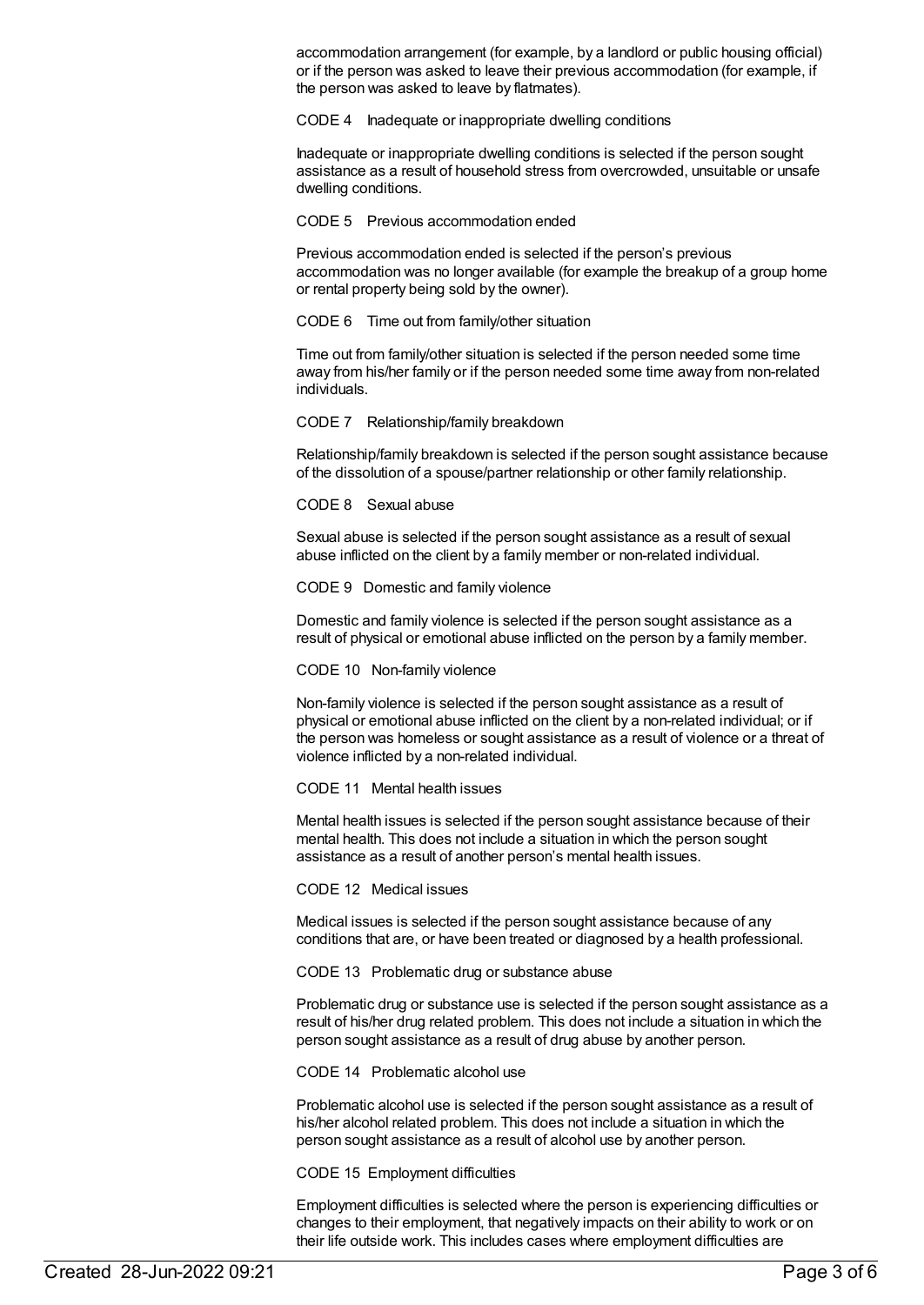creating current or future financial problems. Examples include difficulty maintaining employment; recently losing employment, or a change in employment conditions, such as reduction in pay/hours etc.; bullying or harassment; unsafe employment conditions, (i.e. health safety risks), or unfair or illegal workplace practices/conditions (i.e. excessive workload, inflexible hours).

CODE 16 Unemployment

Unemployment is selected where the person sought assistance because of difficulties obtaining or maintaining employment and is currently unemployed.

CODE 17 Problematic gambling

Problematic gambling is selected if the person was homeless or sought assistance because they had insufficient means to cover the cost of living as a consequence of a one-off instance or an ongoing gambling problem.

CODE 18 Transition from custodial arrangements

Transition from custodial arrangements is selected if the person was recently released from a custodial institution such as a prison.

CODE 19 Transition from foster care and child safety residential placements

Child safety placements include a range of services provided to children and young people under 18 years of age who are in need of care and protection. This service provides alternative overnight accommodation for children and young people who are unable to live with their parents. These arrangements include foster care, placements with relatives or kin, and residential care.

CODE 20 Transition from other care arrangements

Transition from other care arrangements is selected if the person was recently released from a care institution such as a hospital or disability care arrangement.

CODE 21 Discrimination including racial discrimination

Discrimination including racial discrimination is selected if the person was homeless or sought assistance because of discrimination based on their sex, age, race, religion or other personal attributes.

CODE 22 Itinerant

Itinerant is selected if the person was moving from place to place or had no fixed address.

CODE 23 Unable to return home due to environmental reasons

Unable to return home due to environmental reasons is selected if the person is unable to return home due to environmental reasons; (e.g. wet season flooding).

CODE 24 Disengagement with school or other education and training

Disengagement with school or other education and training is selected where the person sought assistance for their difficulty with engaging within their education or training, creating difficulties for the person to establish connection with community and develop skills that will help them for future employment.

CODE 25 Lack of family and/or community support

Lack of family and/or community support is selected where the person has no family or community support structure which has led them to seek agency support.

#### CODE 26 Other

Other is selected if the person sought assistance because s/he recently arrived in the area (from another town or another country) and had nowhere to stay; if the person's previous accommodation was no longer available (for example, the death of a family member); if the person sought assistance as a result of his/her sexuality or sexual identification, or if the person is seeking assistance for a reason not listed above. The reason should be specified.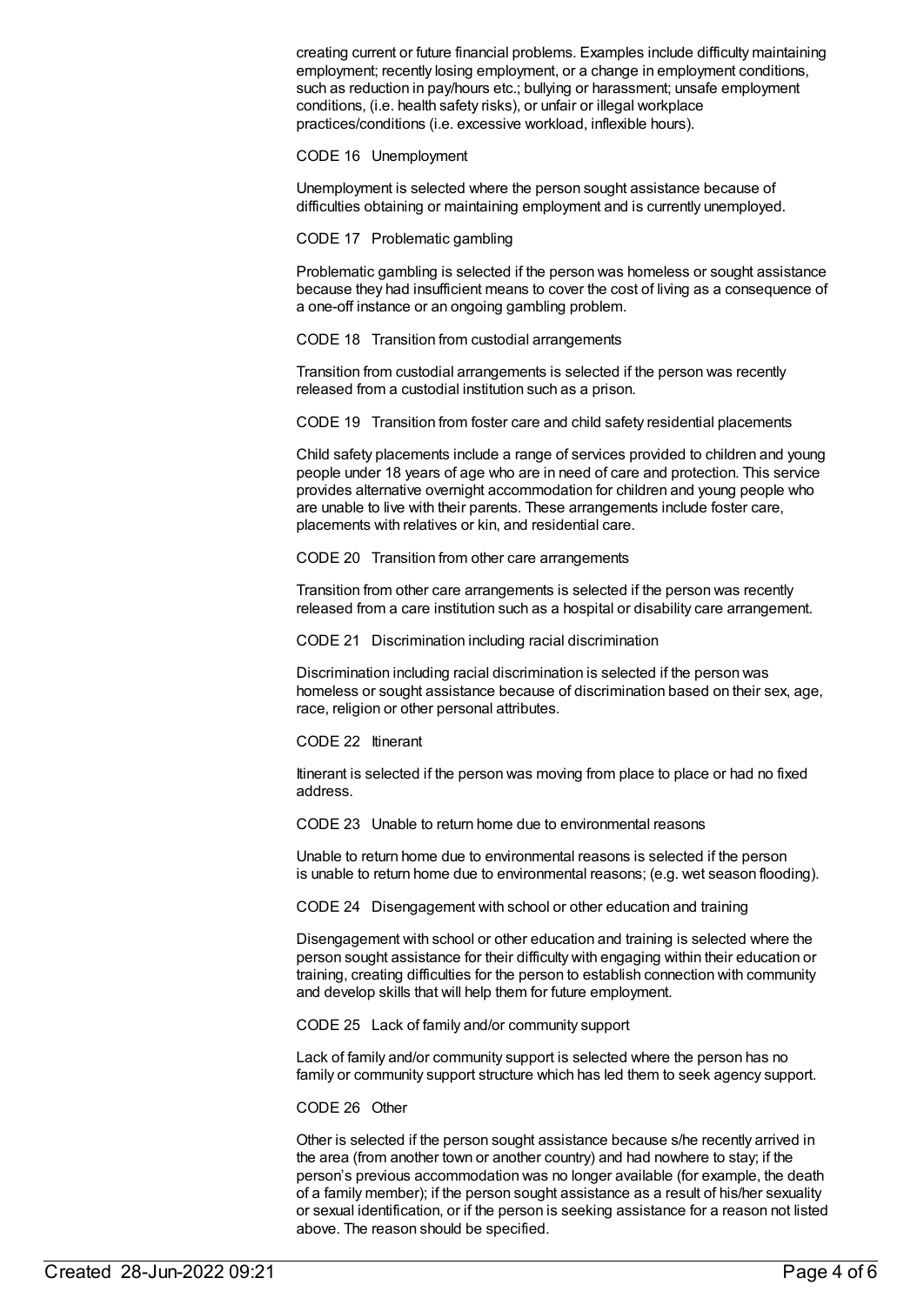### **Source and reference attributes**

**Submitting organisation:** Australian Institute of Health and Welfare

# **Data element attributes**

### **Collection and usage attributes**

| Guide for use:             | This data element is intended to focus on the reason(s) the person presented to the<br>agency as opposed to the underlying reasons or causes that may have built up over<br>a lifetime. |
|----------------------------|-----------------------------------------------------------------------------------------------------------------------------------------------------------------------------------------|
|                            | There may be more than one reason why a person seeks assistance. This data<br>element may be used to collect the main presenting reason or all presenting<br>reasons.                   |
|                            | If this data element is used to collect both, the main reason should be collected<br>second, that is after 'all' reasons have been ascertained.                                         |
|                            | If a person does not nominate a list category record their response as 'Other' and<br>record the description.                                                                           |
|                            | This response is described by the data element: <b>Person—reason for seeking</b><br>assistance, text A[A(49)]. This data element is used where code 26 'Other' is<br>selected.          |
| <b>Collection methods:</b> | The permissible values for this data element are used to form the response<br>categories to the question(s):                                                                            |
|                            | "Which reason(s) listed, best describes why you are seeking assistance?"                                                                                                                |
|                            | and                                                                                                                                                                                     |
|                            | 'Of the reasons you have identified as why you are seeking assistance, which one,<br>do you consider, to be the main reason?'                                                           |

### **Source and reference attributes**

**Submitting organisation:** Australian Institute of Health and Welfare

### **Relational attributes**

| Related metadata<br>references: | Supersedes Person-reason for seeking assistance, homelessness code N[N] |
|---------------------------------|-------------------------------------------------------------------------|
|                                 | • Homelessness, Superseded 01/05/2013                                   |
|                                 | • Housing assistance, Superseded 01/05/2013                             |
|                                 | See also Person-reason for seeking assistance, text A[A(49)]            |
|                                 | • Homelessness, Standard 01/05/2013                                     |

Housing [assistance](https://meteor.aihw.gov.au/RegistrationAuthority/11), Standard 01/05/2013